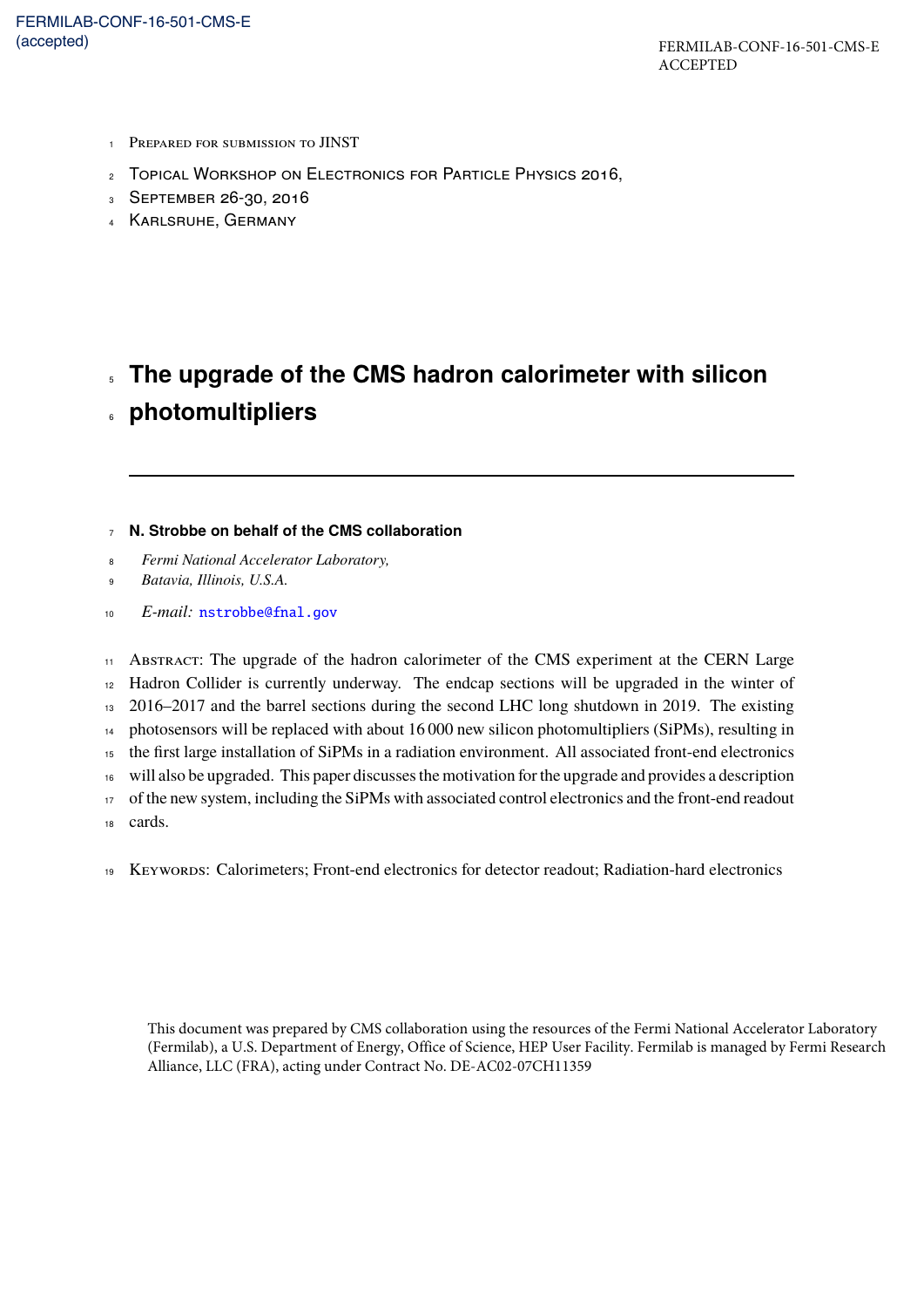#### **Contents**

|                | 2 1 Introduction                                     |                  |
|----------------|------------------------------------------------------|------------------|
|                | 3 2 Motivation for the Phase-I upgrade               | $\mathbf{2}$     |
|                | 4 3 The Phase-I readout chain                        | $\mathbf{3}$     |
|                | 5 4 Silicon photomultipliers and control electronics | $\boldsymbol{4}$ |
|                | 6 5 Front-end readout card                           | 6                |
|                | 7 6 System testing                                   | 7                |
| 8 <sup>7</sup> | <b>Summary</b>                                       | 7                |

#### <span id="page-1-0"></span>**1 Introduction**

 The CMS hadron calorimeter (HCAL) [\[1\]](#page-8-0) consists of 17 layers of brass absorber and scintillator tiles in barrel (HB) and endcap (HE) sections, complemented by an outer (HO) and quartz-fiber forward (HF) detector. The focus of this paper is on the HB and HE detectors, more details on HO and HF can be found in refs. [\[2,](#page-8-1) [3\]](#page-8-2). In the current CMS detector wavelength-shifting fibers transport the scintillation light from the HB and HE tiles to hybrid photodiodes (HPDs) [\[4\]](#page-8-3), whose electric signals are then integrated and digitized by the Charge Integration and Encoder version 8 (QIE8) ASIC [\[5,](#page-8-4) [6\]](#page-8-5) before being sent to off-detector readout electronics.

 The CMS HCAL detector has been operating successfully throughout Run 1 and the ongoing Run 2 of the CERN Large Hadron Collider (LHC). However, radiation damage has caused the scintillator tiles to darken. Given the expected integrated luminosity of  $3-5$  ab<sup>-1</sup> to be delivered by the LHC over the next 15–20 years, corresponding to  $10^{12}$  neutrons/cm<sup>2</sup>, 10 krad of ionizing  $_{21}$  dose, and 10<sup>11</sup> 20 MeV hadrons/cm<sup>2</sup>, it is clear that mitigation strategies need to be put in place in <sub>22</sub> order to retain the ability to reconstruct signals of particles showering in the detector. The Phase-I upgrade of the CMS HB and HE detectors aims to keep detector performance high by updating the photosensors and readout electronics rather than replacing the scintillator tiles themselves. The photosensors chosen for the upgraded system are silicon photomultipliers (SiPMs), and this will be the first large installation of SiPMs in a radiation environment. The installation of the upgraded HE system is planned for winter 2016–2017, whereas the HB system will be installed during the second long shutdown (LS2) of the LHC during 2019.

 This paper discusses the upgrade of the HB and HE detectors with SiPMs, starting from a more <sup>30</sup> in-depth discussion of the motivation for the Phase-I upgrade in section [2.](#page-2-0) This is followed by a description of the overall readout chain in section [3,](#page-3-0) a detailed discussion of the SiPMs with their control electronics in section [4,](#page-4-0) and a description of the front-end readout card in section [5.](#page-6-0) Full system test results are briefly reported in section [6](#page-7-0) before finishing with a summary in section [7.](#page-7-1)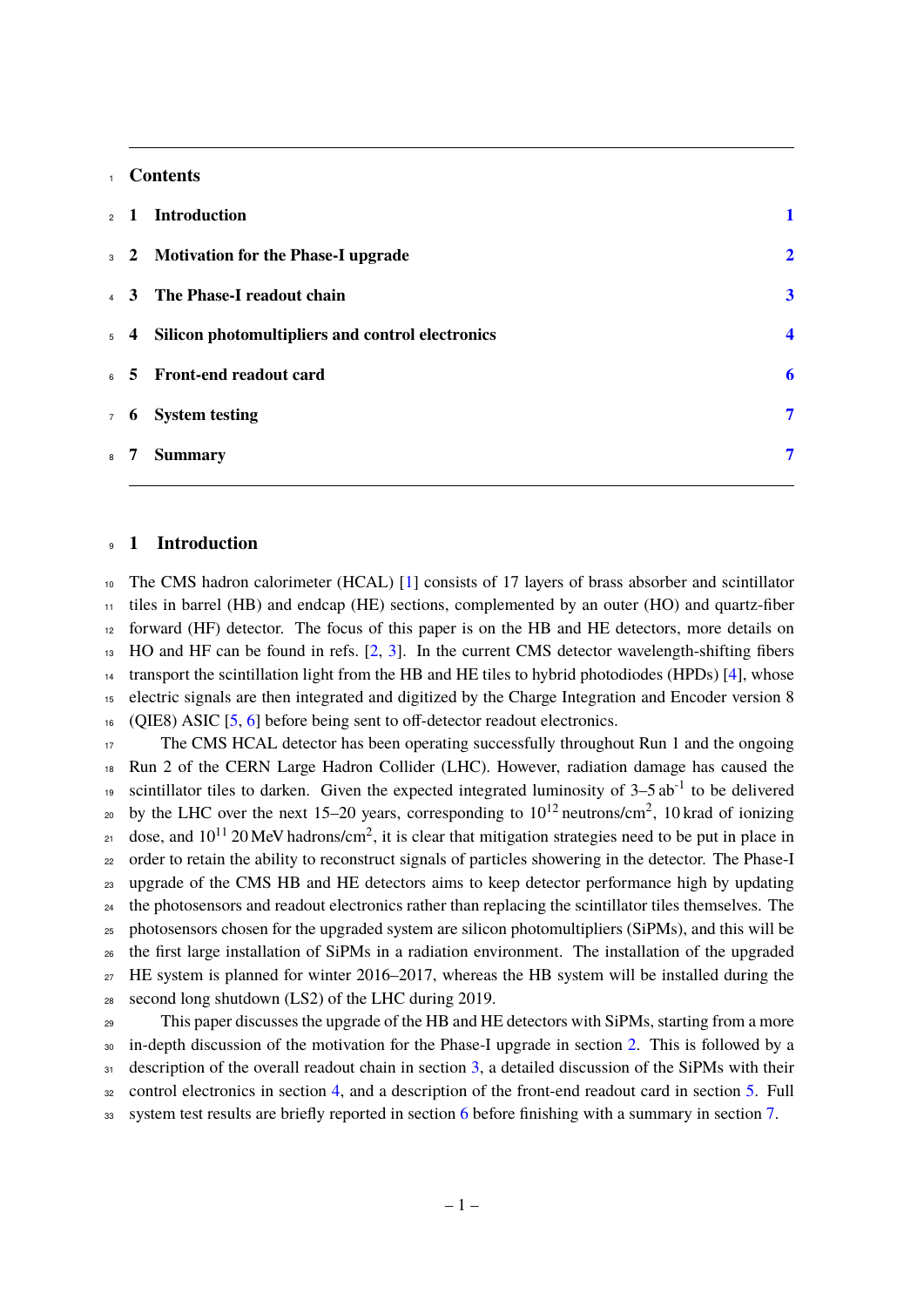#### <span id="page-2-0"></span><sup>1</sup> **2 Motivation for the Phase-I upgrade**

<sup>2</sup> Radiation damage to the HCAL scintillator tiles is the main motivation for the Phase-I upgrade <sup>3</sup> of the HB and HE detector readout. The full Phase-I upgrade was envisioned to be put in place <sup>4</sup> during LS2, before the radiation damage became too large. However, the incurred radiation damage <sup>5</sup> during the past running periods of the LHC has been higher than originally expected, resulting in an increased signal loss, in particular for the most forward regions. As a result, the decision was made to advance the HE upgrade schedule by 2 years. It is now understood [\[7\]](#page-8-6) that the radiation damage <sup>8</sup> does not only depend on the total ionizing dose (TID), but also on the dose rate, because of chemical effects related to oxygen diffusion. Higher dose rates result in less damage for the same TID. Since <sup>10</sup> the dose rate during scintillator material testing was necessarily much higher than at the LHC, the <sup>11</sup> incurred radiation damage to the detector has been larger than anticipated. The dependence of the <sup>12</sup> response of the detector can be modelled by an exponential decay, response  $\propto \exp\left(-\frac{\text{dose}}{D}\right)$ ◆  $(2.1)$ 

<span id="page-2-2"></span>

<sup>13</sup> where the decay constant *D* depends on the dose rate. Figure [1](#page-2-1) shows the relative response of the

<sup>14</sup> HE scintillator during the LHC running periods in 2012, 2015, and 2016. The degradation over

<sup>15</sup> time is clearly visible, as is the change in slope when going to a higher instantaneous luminosity

<sup>16</sup> during 2016. More details on this measurement can be found in ref. [\[7\]](#page-8-6).



<span id="page-2-1"></span>**Figure 1**. Response of the HE scintillator tiles as a function of the delivered integrated luminosity for several pseudorapidity values  $\eta$ . The blue, red, and black dots represent response measurements performed during 2012, 2015, and 2016, respectively. The integrated luminosity for 2012 has been scaled back to account for the different  $TID/fb^{-1}$  for 8 and 13 TeV collisions. The colored lines are fits to the 2012 measurements for different  $\eta$  values using the functional form from eq. [\(2.1\)](#page-2-2). The box in the lower left corner contains the fitted value for the decay constant *D* for each fit.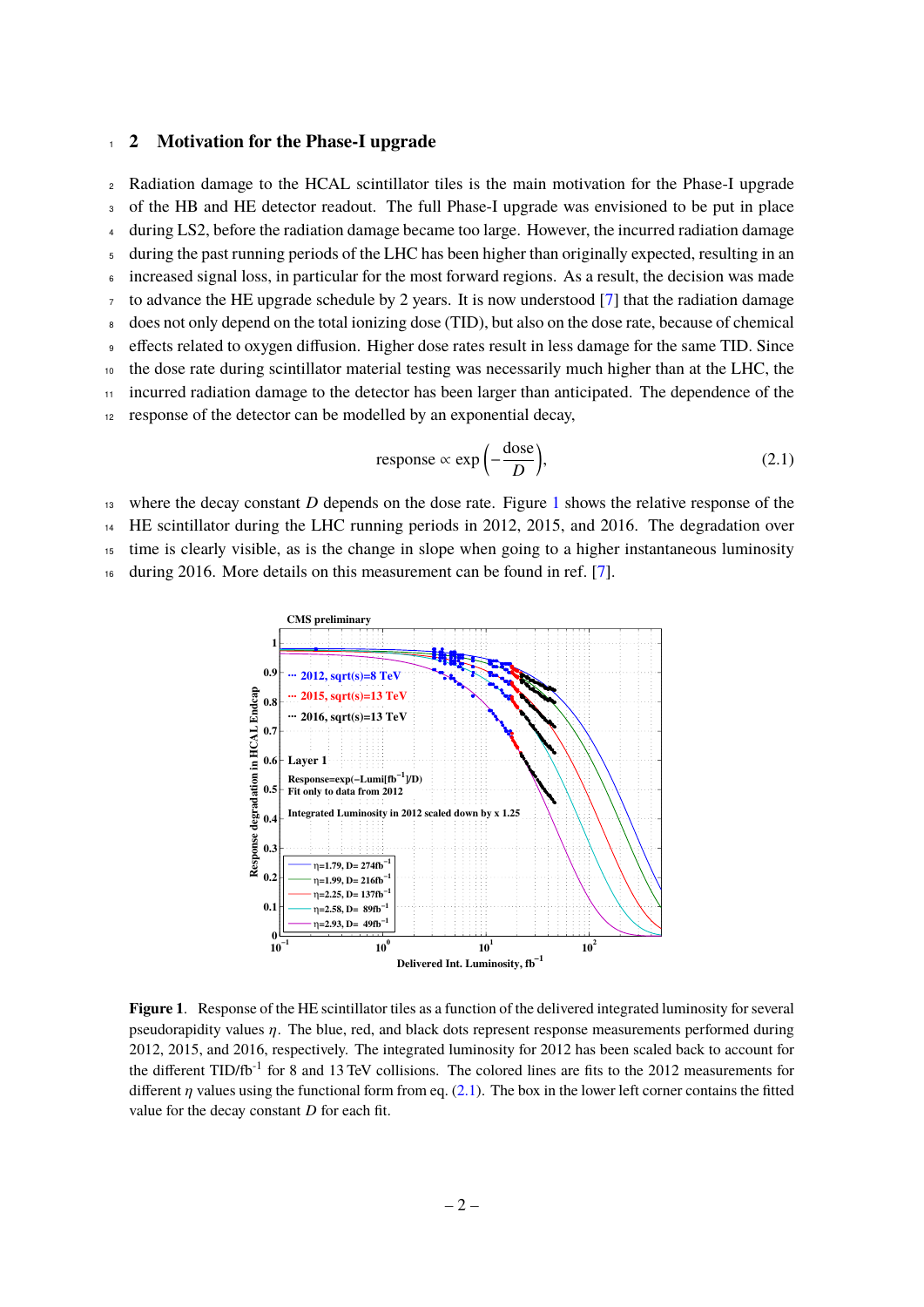The effect of this radiation damage on physics quantities, such as missing transverse energy <sup>2</sup> and jet energy resolution, can be mitigated by replacing the HPDs with SiPMs. A key SiPM feature in this respect is the three times better photon detection efficiency compared to HPDs, which will directly increase the signal size. They are also much smaller, meaning that we can fit more channels  $\overline{5}$  in the same physical space. In the current system, the 17 detector layers are read out in 1–3 groups or 'depths', where the light from layers in any given group is optically added together by sending it to a single HPD. Therefore, having more channels allows for a finer depth segmentation, as shown in figure [2,](#page-3-1) which is ideal to perform a more precise calibration of the depth-dependent radiation damage. With the increased light yield and better calibration, the performance for physics quantities is recovered. For example, the upgrade results in an improvement of the jet energy resolution of  $\frac{1}{11}$  > 50% at  $|\eta| \approx 2.8-3$  after 500 fb<sup>-1</sup> of integrated luminosity is delivered by the LHC.



<span id="page-3-1"></span>**Figure 2.** The HCAL depth segmentation in the current (left) and upgraded (right) system. Light from layers that are depicted with the same color are optically added together before reaching the photosensors.

#### <span id="page-3-0"></span>**3 The Phase-I readout chain**

 The upgraded HB and HE detectors consist of three main components: the active scintillator <sup>14</sup> material, the on-detector or 'front-end' electronics, and the off-detector or 'back-end' electronics. The front-end electronics are organized into readout boxes, of which there are 36 for HE and 36 for HB. Each readout box contains four readout modules, a calibration unit, and a clock, control and monitoring unit (CCM). Each HE (HB) readout module consists of 48 (64) SiPMs in their thermal enclosure, an optical decoder unit (ODU) that maps the detector layers onto the SiPMs, a SiPM control card, and four front-end readout cards, as shown in figure [3.](#page-4-1) The calibration unit allows us to send LED light to the SiPMs, and the CCM handles the distribution of the clock and fast reset 21 signals, as well as the control and monitoring of the front-end readout cards and SiPM control card. The HE readout chain, shown schematically in figure [4,](#page-4-2) starts with the scintillation light from the active material that is wavelength-shifted and then sent to the SiPMs via clear optical fibers. <sup>24</sup> The charge output from the SiPMs is then fed into the front-end readout cards, which each include <sup>25</sup> twelve QIE11 ASICs [\[8\]](#page-8-7) and one Microsemi Igloo2 FPGA. Each QIE11 integrates charge from one SiPM at 40 MHz without dead time. Each Igloo2 FPGA serializes and encodes the data from the <sub>27</sub> twelve OIE11 channels. The encoded data is optically transmitted to the back-end electronics via the CERN Versatile Twin Transmitter (VTTx) [\[9\]](#page-8-8) at 4.8 Gbps. The back-end electronics buffer the data, form trigger primitives, and ship the appropriate data to the central data-acquisition system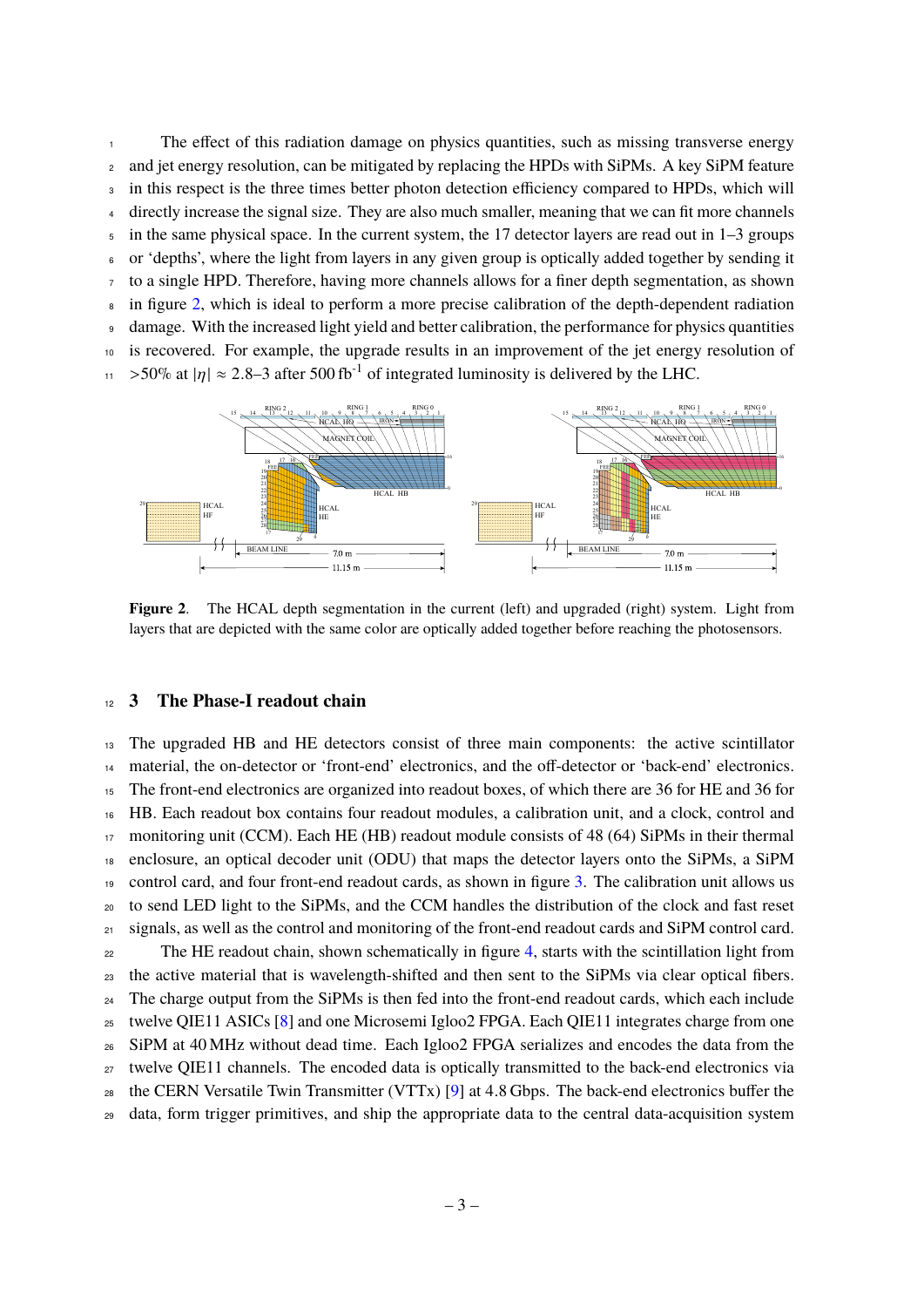

<span id="page-4-1"></span>**Figure 3**. Illustration of the HE readout module, which consists of four front-end readout cards (or QIE boards), the optical decoder unit, the SiPMs in their thermal enclosure, and the SiPM control card.



<span id="page-4-2"></span>**Figure 4**. The data acquisition chain of the upgraded HE detector including the SiPMs, the front-end readout card and the optical link to the back-end electronics. The front-end readout card contains twelve QIE11 ASICs for charge integration, one Igloo2 FPGA for data serialization and encoding, and one VTTx optical transmitter.

<sup>1</sup> upon receipt of a trigger accept signal. The HB readout chain is identical to the HE readout chain

<sup>2</sup> except for adjustments related to the increased channel count per front-end readout card.

#### <span id="page-4-0"></span><sup>3</sup> **4 Silicon photomultipliers and control electronics**

<sup>4</sup> The SiPMs used in the upgraded HE system have been produced by Hamamatsu. Two different SiPM sizes are used, 2.8 and 3.3 mm in diameter, in order to handle the varying number of scintillator  $\epsilon$  layers that are optically added together. The SiPMs contain 4500 pixels/mm<sup>2</sup>, each of which is <sup>7</sup> operated in Geiger mode. The total SiPM signal is the sum of all fired pixels. The SiPMs have a fast recovery time of 10 ns, which increases the effective pixel count by a factor of about three by <sup>9</sup> allowing each pixel to fire more than once during the illumination time of the scintillation light. <sup>10</sup> SiPMs have several advantages compared to the HPDs that are currently used in the CMS  $11$  HCAL detector. SiPMs have a smaller size, a better photon detection efficiency of around  $28-35\%$ , and a very high gain  $(2.7-3.5 \times 10^5)$  that is two orders of magnitude larger than the HPD gain, 13 assuming that the SiPMs are operated at  $3-4$  V above their breakdown voltage  $V_b$ . Figure [5](#page-5-0) shows 14 the SiPM photon detection efficiency and gain as a function of over-voltage  $V - V_b$ . In addition,

<sup>15</sup> the noise caused by spontaneous discharge of the high voltage through the HPD is eliminated for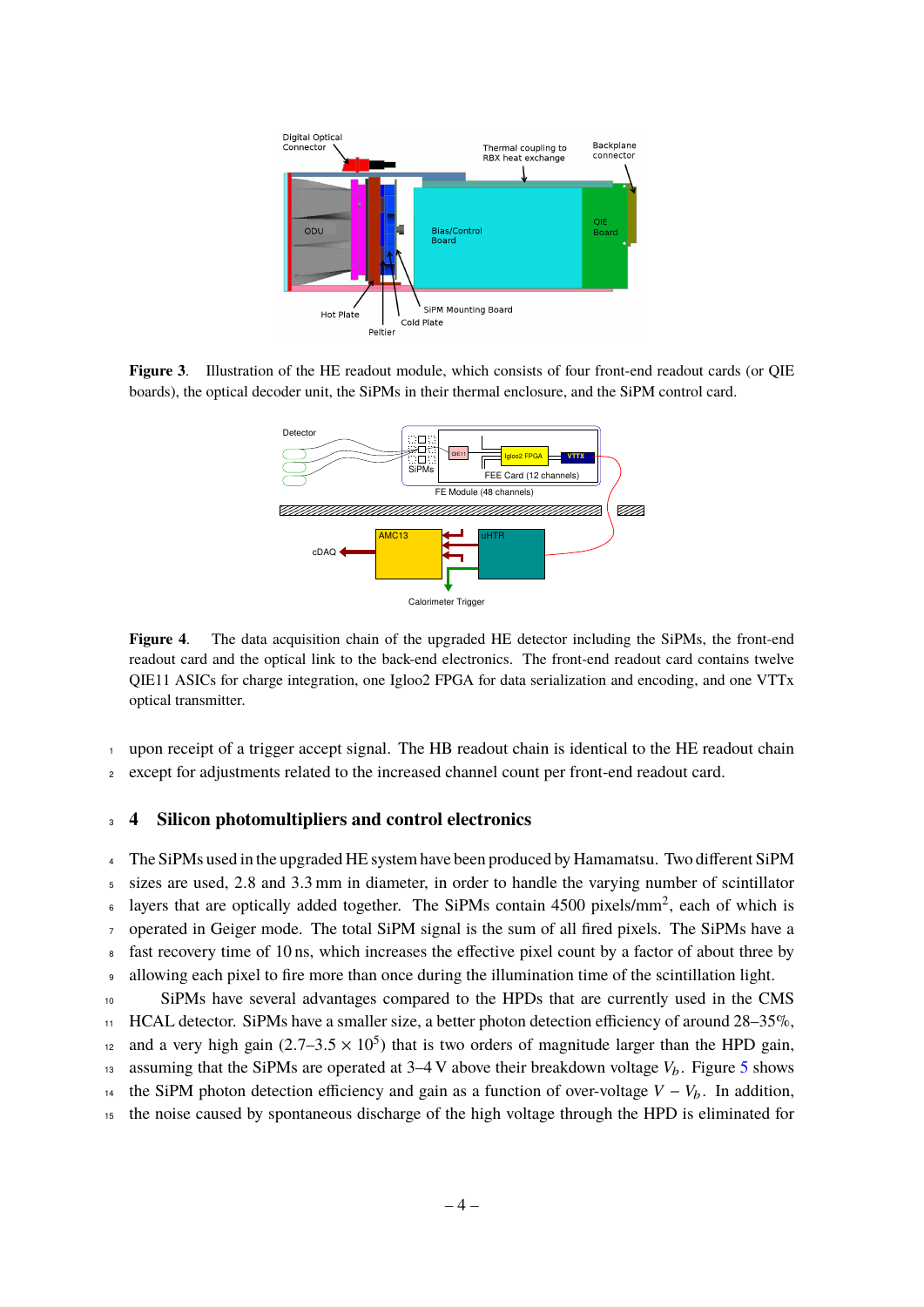

<span id="page-5-0"></span>Figure 5. (Left) SiPM gain versus over-voltage for both SiPM sizes. (Right) Photon detection efficiency (PDE) for 515 nm light versus over-voltage for both SiPM sizes.

 SiPMs because the SiPMs are not sensitive to magnetic fields and are operated at a much lower 2 voltage of around 68 V compared to the roughly 8000 V that is needed for HPDs.

 SiPMs also have several disadvantages compared to HPDs, in particular, the SiPM gain has a 4 temperature dependence of  $2\%$ / $^{\circ}$ C and a voltage sensitivity of  $30\%$ /V. However, these temperature and voltage dependencies can be managed with careful detector design, as described below. The dark current is negligible for unirradiated SiPMs but reaches 50  $\mu$ A at 3 V over-voltage and 5<sup>o</sup>C operation for a neutron fluence of  $1 \times 10^{12}/\text{cm}^2$ . Even with this level of dark current. SiPMs still possess better signal/noise than HPDs at high neutron fluence [\[10\]](#page-8-9). Eight SiPMs are mounted in a single package, and 6 of these packages are used per HE readout

 module. The packages are mounted on the SiPM mounting board, which is a rigid-flex construction with a rigid part that holds the SiPMs inside their cooling assembly, flex cables that interface with the QIE11 chips for the charge integration, and a flex cable that transfers the desired bias voltage to each SiPM independently. Temperature and humidity sensors are installed next to the SiPMs on the mounting board.

 To achieve a SiPM gain stability and accuracy to within 1%, the SiPM control electronics must provide a precise control of the bias voltage and of the temperature. The SiPM control board generates the bias voltage (BV) needed to operate the SiPMs in two stages. In the first stage, a 18 custom boost converter generates the bulk BV of  $O(100 \text{ V})$  from the voltage on the backplane (about  $19\,$  9.5 V) of the readout box. This bulk BV is then stepped down to the operational voltage for each of the 48 individual SiPM channels. The value of the stepped-down voltage is tuneable from  $0-80$  V with 20 mV precision via a 12-bit DAC. For reference, the breakdown voltages of the SiPMs are 22 around 65 V. This bias voltage tuning results in an approximate precision of  $1\%$  on the SiPM gain at an operating point of 3 V over the breakdown voltage.

<sub>24</sub> The temperature of the SiPMs is controlled via a Peltier cooling element. The current tem- perature is read out from the sensor on the mounting board via the SiPM control board. An online <sub>26</sub> software control loop configures the Peltier based on the difference between the measured value and the desired operating temperature of  $5^{\circ}$ C. A 12-bit DAC on the control board is used to tune the Peltier voltage, resulting in a temperature control precision of 0.01 °C.

<sup>29</sup> All 144 control boards needed for the HE installation have gone through quality control, and the response of each bias voltage channel has been measured. The channels are very uniform, with a response RMS of only 0.3%, and this small variation will be calibrated to achieve uniform SiPM gain across all channels of the detector.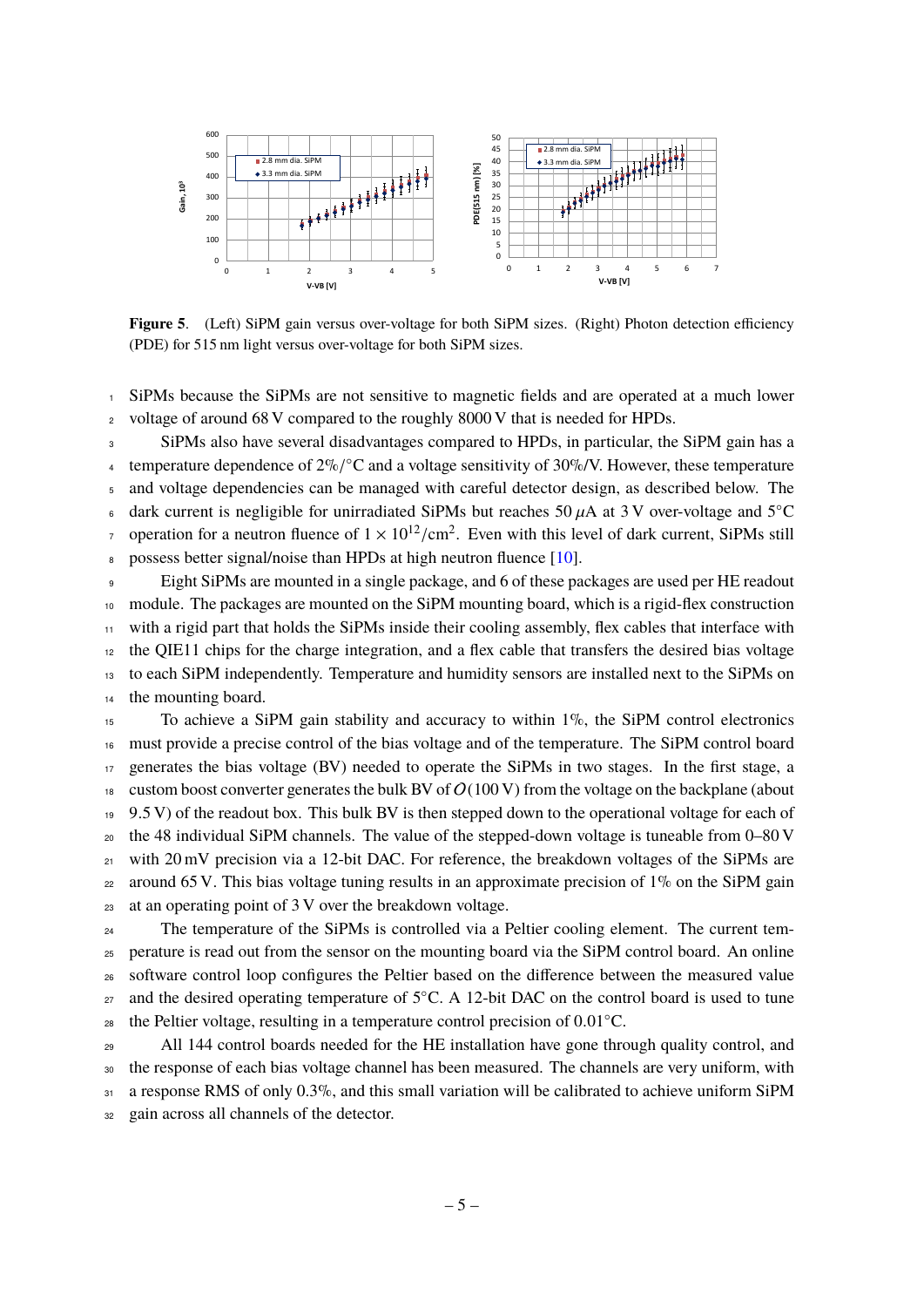

<span id="page-6-1"></span>**Figure 6.** Two tests of the QIE11 ASIC with the corresponding selection criteria (grey vertical lines). The purple contribution corresponds to chips passing all selection criteria, while the orange indicates chips that failed at least one test. The y axis corresponds to the number of chips on a logarithmic scale. (Left) Measurement of the pedestal RMS in ADC counts. The mean pedestal RMS corresponds to  $\approx$  1.5 fC. (Right) Measurement of the bin width for the third subrange in the first range. For good chips, the mean bin width is 13.1 fC with a variation of about 1.3%.

## <span id="page-6-0"></span><sup>1</sup> **5 Front-end readout card**

<sup>2</sup> The HE (HB) front-end readout card contains 12 (16) QIE11 ASICs, one (two) Microsemi Igloo2 <sup>3</sup> FPGA, one VTTx module containing two 4.8 Gbps optical links, and one Microsemi ProASIC3L <sup>4</sup> FPGA. The neccessary voltages for operating the front-end readout card are supplied by the radiation

<sup>5</sup> and magnetic field tolerant CERN FEASTMP DC-DC converters [\[11\]](#page-8-10).

 The Fermilab QIE11 ASIC integrates charge in 25 ns intervals and has a 17-bit dynamic range with 8-bit readout. The dynamic range is extended with respect to the previous generation (OIE8), which had a 14-bit dynamic range with 7-bit readout, in order to match the larger SiPM gain compared to HPDs. The QIE11 achieves a  $\approx$ 1% resolution over the full dynamic range by using four integration ranges (scaled by factors of 8) with a 6-bit pseudo-logarithmic ADC, resulting in four subranges for each range. The dynamic range extends to 350 pC with the least significant bit corresponding to 3 fC. The QIE11 also features a programmable current shunt, with values that can range between 1 and 1/11.5, that makes it possible to tune the SiPM gain independently of the <sup>14</sup> photon detection efficiency and increase the dynamic range even further.

<sup>15</sup> All QIE11 chips are thoroughly tested after packaging, but before they are mounted on the front-end readout cards. A custom test setup is used, consisting of a test board and a robotic arm with vacuum head that moves the QIE chips. A total of 1120 chips can be loaded into the test setup. The test suite, which covers the full chip functionality, takes about 2.5 minutes per chip to complete. Very good acceptance was obtained, 98% for basic functionality checks, and 86% for the final selection which includes uniformity requirements. As an illustration, figure [6](#page-6-1) shows the  $_{21}$  distribution of the QIE11 pedestal RMS and of the bin width of the third subrange in the first range. Chips that pass all selection requirements are shown in purple, whereas orange signifies chips that failed at least one component of the test suite.

<sup>24</sup> The digitized data from all 12 (16) QIE11 chips on the HE (HB) front-end readout board is sent <sup>25</sup> to the Igloo2 FPGA via an 8-bit 80 MHz bus using the LVDS standard. The Igloo2 FPGA is radiation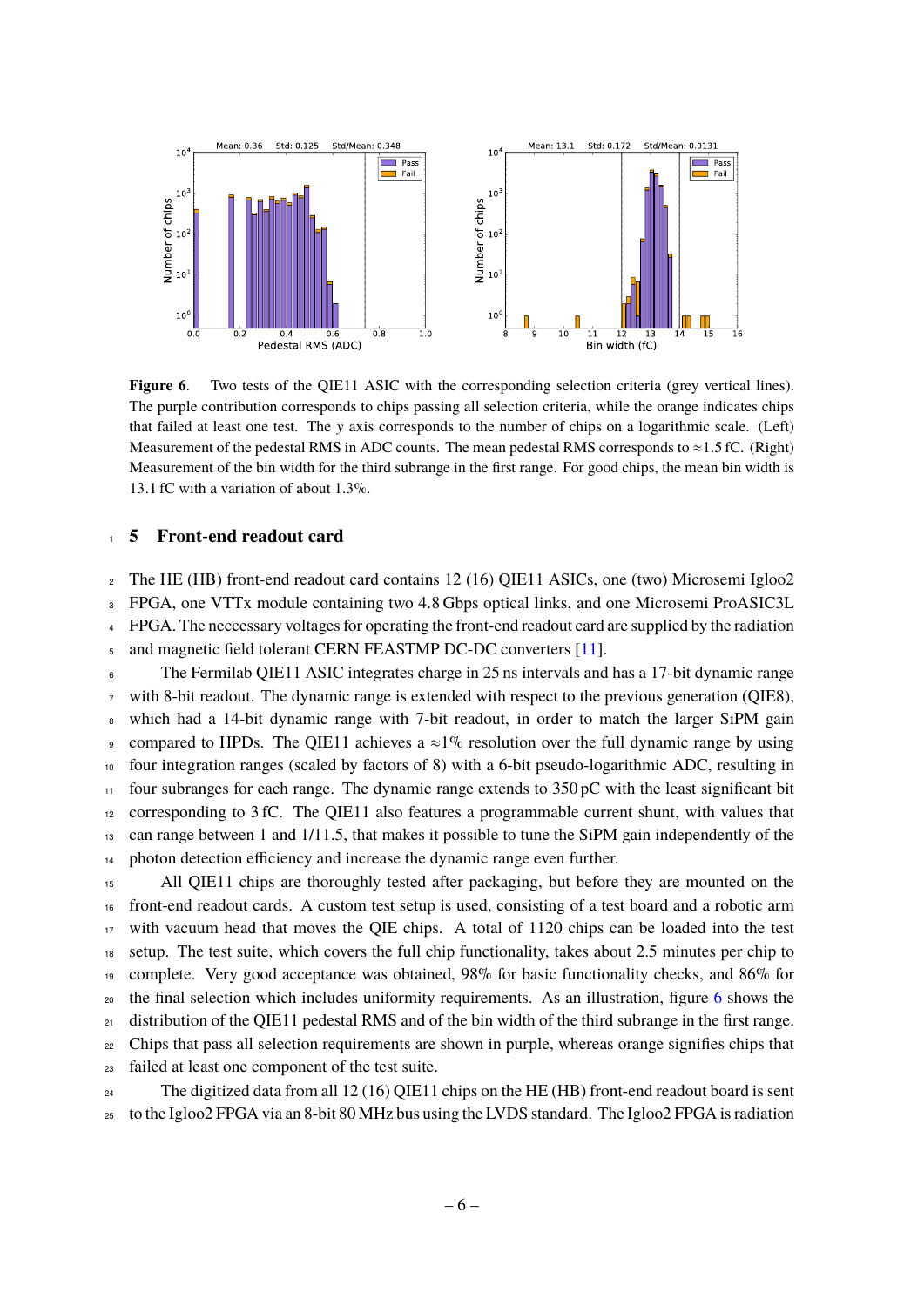tolerant and is thus ideally suited for use in on-detector electronics receiving  $10^{12}$  neutrons/cm<sup>2</sup>. <sup>2</sup> 10 krad of ionizing dose, and  $10^{11}$  20 MeV hadrons/cm<sup>2</sup> over 3000 fb<sup>-1</sup>. It serializes the data and formats it using 8b/10b encoding. This encoded data is then sent via the VTTx to the  $\mu$ TCA-based back-end electronics [\[12\]](#page-8-11). The ProASIC3L FPGA is not a direct part of the data path. Rather, it is <sup>5</sup> used as an I2C bridge between the CCM module on the one hand and the QIE11 and Igloo2 FPGA <sup>6</sup> on the other hand. Any information regarding the configuration or current state of these chips passes through the ProASIC3L FPGA. It can also communicate with a temperature and humidity sensor <sup>8</sup> on the front-end readout board, as well as the chip containing the board's unique identifier. <sup>9</sup> All HE front-end readout cards have gone through quality control in preparation of the upcoming

 installation. This includes a visual inspection upon arrival from the assembler and a range of tests such as reading and writing registers on the QIE11 ASICs and the FPGAs, checking the QIE11 12 pedestal values, and using the internal charge injection feature of the QIE11 ASIC to verify that <sup>13</sup> the data is transmitted off the card in the correct way. A yield of 94% was obtained. Following the quality control, the response of each QIE11 ASIC on each readout card has been measured with negligible statistical uncertainty for all shunt values using a custom charge injector board, allowing the calibration of the initial 1.3% spread in the bin widths.

## <span id="page-7-0"></span><sup>17</sup> **6 System testing**

<sup>18</sup> During the summer of 2015 the HE preproduction system was tested at the CERN H2 beamline using muon and pion beams of various energies. This test demonstrated the excellent performance of the SiPMs compared to the HPDs, especially in terms of signal-to-noise ratio. All features of the front-end readout cards were found to be fully functional and performing as expected. More details on this test can be found in ref.  $[13]$ . The upgraded HE front-end electronics were also subjected to radiation testing at the CHARM

<sup>24</sup> facility at CERN. Two one-week long tests were performed, in October 2015 for the preproduction <sup>25</sup> system and in September 2016 for the final production system. The system was exposed to a total <sup>26</sup> ionizing dose and 1 MeV-equivalent neutron fluence exceeding the levels expected to be accumulated <sup>27</sup> during the lifetime of the HE system. No failures were observed during this time, and the measured <sup>28</sup> rates of single event effects are manageable and within expectations.

## <span id="page-7-1"></span><sup>29</sup> **7 Summary**

<sup>30</sup> The CMS experiment at the LHC is upgrading the endcap and barrel sections of its hadron calorime-31 ter with silicon photomultipliers. About 16 000 readout channels will be present after the upgrade, <sup>32</sup> making this the first large installation of SiPMs in a radiation environment. During the winter of 33 2016–2017, the endcap sections will be upgraded. The barrel sections will follow during the second <sup>34</sup> long shutdown in 2019. The main motivation of the upgrade is to mitigate the effects of radiation <sup>35</sup> damage to the scintillator tiles. This is done by replacing the existing hybrid photodiodes with new 36 silicon photomultipliers which have a higher photon detection efficiency and much higher gain. <sup>37</sup> To read out the data from the new photosensors, all associated front-end electronics will also be <sup>38</sup> upgraded. The upgraded system will consist of readout modules housing the SiPMs, a calibration <sup>39</sup> unit, and a clock, control and monitoring module. The readout modules also contain the SiPM